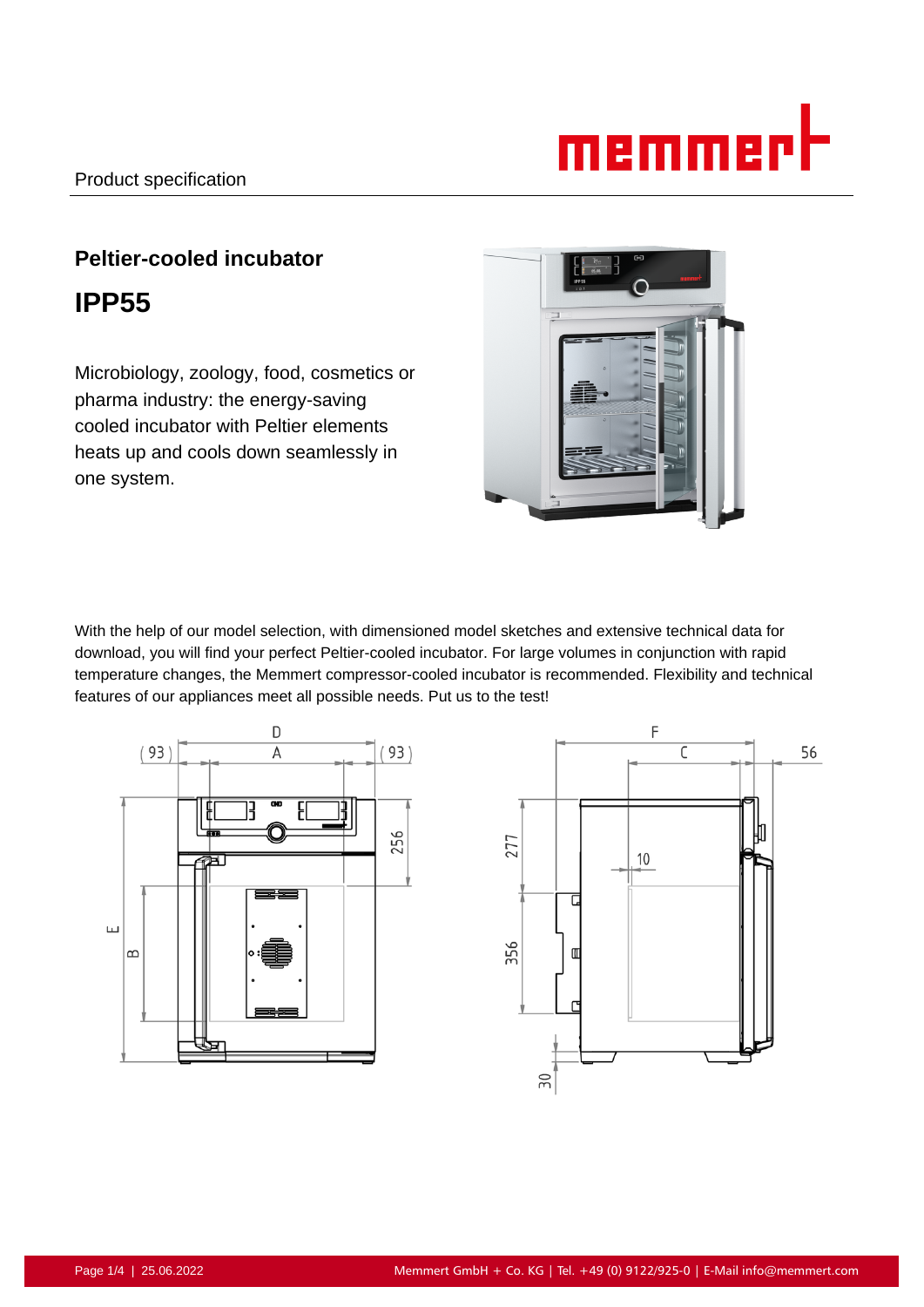#### **Temperature**

| Setting temperature range              | 0 to $+70$ °C                                                                    |
|----------------------------------------|----------------------------------------------------------------------------------|
| Working temperature range              | without light: from 0 (at least 20 below ambient temperature) to $+70^{\circ}$ C |
| <b>Setting accuracy</b><br>temperature | 0.1 °C                                                                           |
| <b>Temperature sensor</b>              | 1 Pt100 sensor DIN class A in 4-wire-circuit                                     |

## **Control technology**

| Language setting             | German, English, Spanish, French, Polish, Czech, Hungarian                                                               |
|------------------------------|--------------------------------------------------------------------------------------------------------------------------|
| <b>ControlCOCKPIT</b>        | SingleDISPLAY. Adaptive multifunctional digital PID-microprocessor controller with high-definition<br>TFT-colour display |
| Timer                        | Digital backwards counter with target time setting, adjustable from 1 minute to 99 days                                  |
| <b>Function SetpointWAIT</b> | the process time does not start until the set temperature is reached                                                     |
| <b>Calibration</b>           | three freely selectable temperature values                                                                               |
| adjustable parameters        | temperature (Celsius or Fahrenheit), programme time, time zones, summertime/wintertime                                   |

#### **Ventilation**

| <b>Convection</b> | forced ventilation by Peltier fan |
|-------------------|-----------------------------------|
|                   |                                   |

#### **Communication**

| <b>Documentation</b> | programme stored in case of power failure                                                                                                                                                                                       |
|----------------------|---------------------------------------------------------------------------------------------------------------------------------------------------------------------------------------------------------------------------------|
| Programming          | AtmoCONTROL software for reading out, managing and organising the data logger via Ethernet<br>interface (temporary trial version can be downloaded). USB stick with AtmoCONTROL software<br>available as accessory (on demand). |

#### **Safety**

| <b>Temperature control</b> | adjustable electronic overtemperature monitor and mechanical temperature limiter |
|----------------------------|----------------------------------------------------------------------------------|
| Autodiagnostic system      | for fault analysis                                                               |

#### **Heating concept**

| <b>Peltier</b> | energy-saving Peltier heating-/cooling system integrated in the rear (heat pump principle) |  |
|----------------|--------------------------------------------------------------------------------------------|--|
|                |                                                                                            |  |

#### **Standard equipment**

| Door                          | fully insulated stainless steel door with 2-point locking (compression door lock) |
|-------------------------------|-----------------------------------------------------------------------------------|
| <b>Internals</b>              | I stainless steel grid(s), electropolished                                        |
| Works calibration certificate | for +10°C and +37°C                                                               |
| Door                          | inner glass door                                                                  |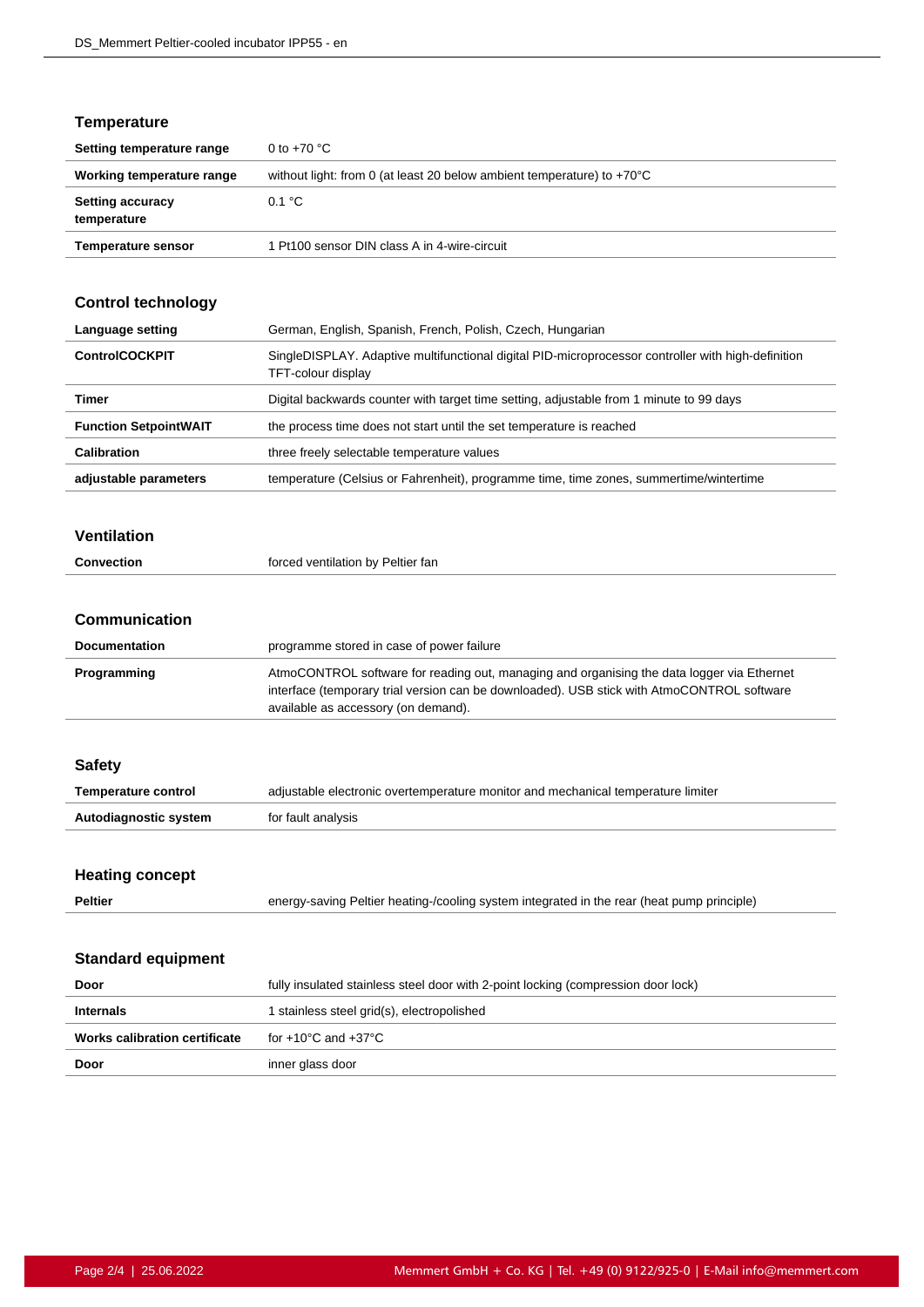#### **Stainless steel interior**

| <b>Dimensions</b>         | $w_{(A)}$ x $h_{(B)}$ x $d_{(C)}$ : 400 x 400 x 330 mm (d less 10 mm for fan - Peltier) |
|---------------------------|-----------------------------------------------------------------------------------------|
| <b>Volume</b>             | 531                                                                                     |
| Max. number of internals  | 4                                                                                       |
| Max. loading of chamber   | 80 kg                                                                                   |
| Max. loading per internal | 20 kg                                                                                   |
|                           |                                                                                         |

#### **Textured stainless steel casing**

|                | $w_{(D)}$ x h <sub>(E)</sub> x d <sub>(E)</sub> : 585 x 784 x 586 mm (d +56mm door handle) |
|----------------|--------------------------------------------------------------------------------------------|
| <b>Housing</b> | rear zinc-plated steel                                                                     |

#### **Electrical data**

| Voltage                | 230 V, 50/60 Hz |
|------------------------|-----------------|
| <b>Electrical load</b> | approx. 275 W   |
| Voltage                | 115 V, 50/60 Hz |
| <b>Electrical load</b> | approx. 275 W   |

#### **Ambient conditions**

| Set Up                   | The distance between the wall and the rear of the appliance must be at least 15 cm. The clearance<br>from the ceiling must not be less than 20 cm and the side clearance from walls or nearby appliances<br>must not be less than 5 cm. |
|--------------------------|-----------------------------------------------------------------------------------------------------------------------------------------------------------------------------------------------------------------------------------------|
| Ambient temperature      | 16 °C to 40 °C                                                                                                                                                                                                                          |
| Humidity rh              | max. 70 %, non-condensing                                                                                                                                                                                                               |
| Altitude of installation | max. 2,000 m above sea level                                                                                                                                                                                                            |
| Overvoltage category     | Ш                                                                                                                                                                                                                                       |
| <b>Pollution degree</b>  |                                                                                                                                                                                                                                         |

## **Packing/shipping data**

| <b>Transport information</b>      | The appliances must be transported upright |
|-----------------------------------|--------------------------------------------|
| <b>Customs tariff number</b>      | 84198998                                   |
| <b>Country of origin</b>          | Federal Republic of Germany                |
| WEEE-Reg.-No.                     | DE 66812464                                |
| Dimensions approx incl.<br>carton | w x h x d: 730 x 950 x 670 mm              |
| Net weight                        | approx. 52 kg                              |
| <b>Gross weight carton</b>        | approx. 71 kg                              |